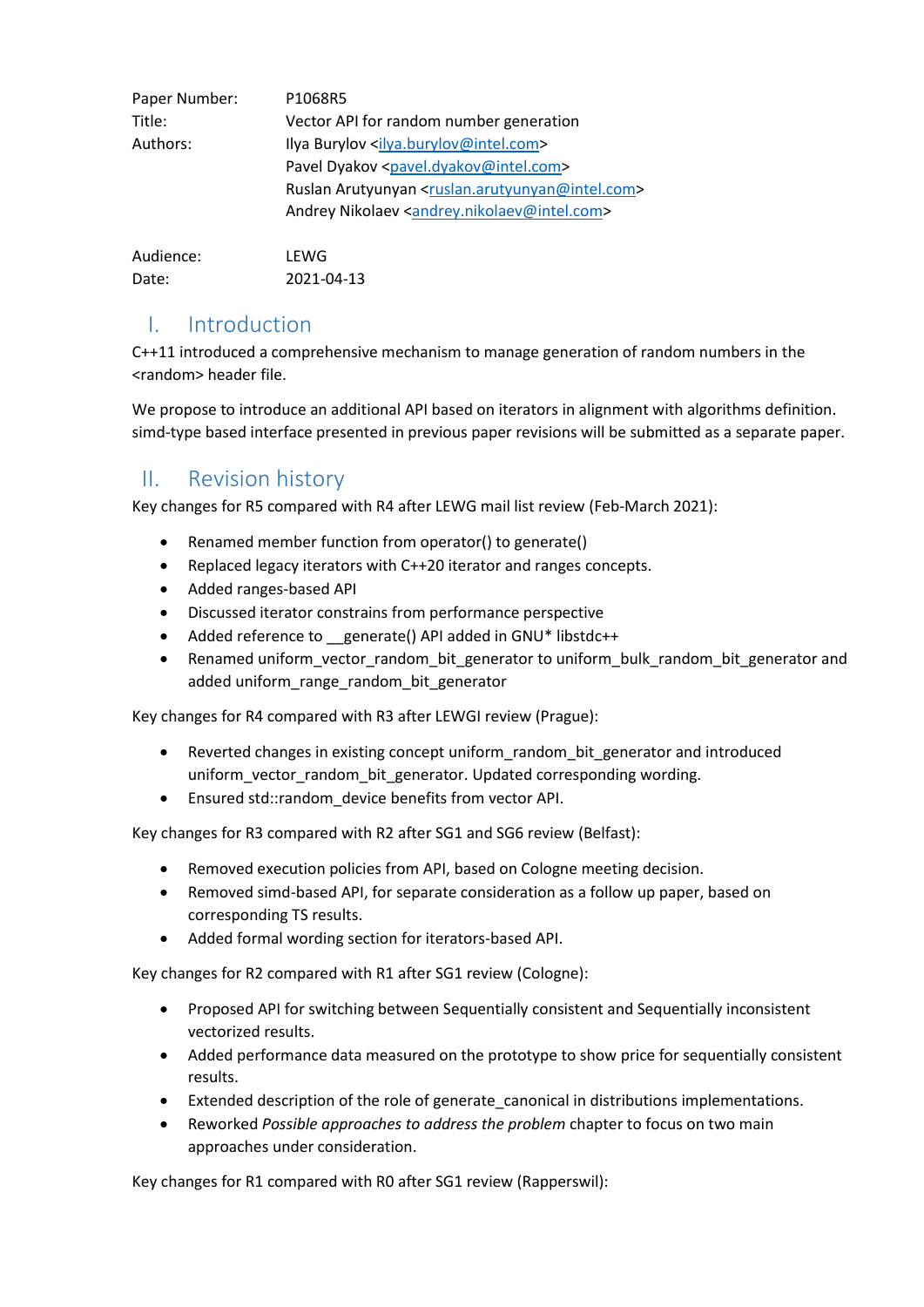- Extended the list of possible approaches with simd type direct usage.
- Added performance data measured on the prototype.
- Changed the recommendation to a combined approach.

# III. Motivation and Scope

The C++11 random-number API is essentially a scalar one. Stateful nature and the scalar definition of underlying algorithms prevent auto-vectorization by compiler.

However, most existing algorithms for generation of pseudo- [and quasi-]random sequences allow algorithmic rework to generate numbers in batches, which allows the implementation to utilize simdbased HW instruction sets.

Internal measurements show significant scaling over simd-size for key baseline Engines yielding a substantial performance difference on the table on modern HW architectures.

Extension and/or modification of the list of supported Engines and/or Distributions is out of the scope of this proposal.

# IV. Libraries and other languages

Vector APIs are common for the area of generation random numbers. Examples:

- \* Intel® oneAPI Math Kernel Library (oneMKL)
- Statistical Functions component includes Random Number Generators C vector based API
- \* Java\* java.util.Random
- Has doubles(), ints(), longs() methods to provide a stream of random numbers
- \* Python\* NumPy\* library
- NumPy array has a method to be filled with random numbers
- \* NVIDIA\* cuRAND
- host API is vector based
- \* GNU\* libstc++ extension

GNU\* libstc++ library implementation has an extension, which introduces \_\_generate() member function to all distributions (but not engines). It was added back in 2012 jointly with simd fast mersenne twister engine implementation in order to be able to benefit from simd instructions.

Intel oneMKL can be an example of the existing vectorized implementation for verity of engines and distributions. Existing API is C [1] (and FORTRAN), but the key property which allows enabling vectorization is vector-based interface.

Another example of implementation can be intrinsics for the Short Vector Random Number Generator Library [2], which provides an API on simd level and can be considered an example of internal implementation for proposed modifications.

## V. Problem description

Main flow of random number generation is defined as a 3-level flow.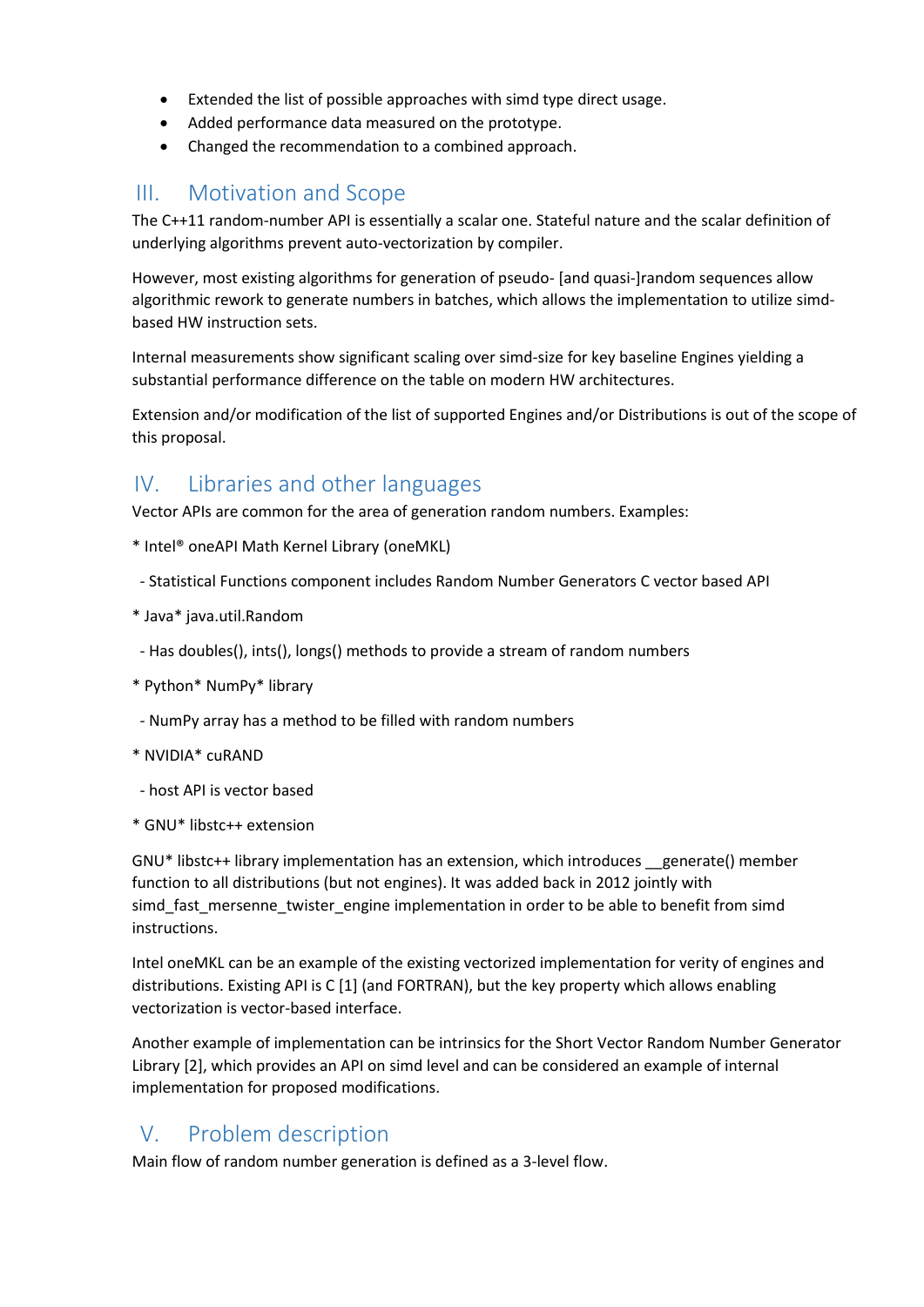User creates Engine and Distribution and calls operator() of Distribution object, providing Engine as a parameter:

```
 std::array<float, arrayLength> stdArray;
 std::mt19937 gen(777);
std::uniform real distribution dis(1.f, 2.f);
 for(auto& el : stdArray)
 {
    el = dis(qen); }
```
operator() of a Distribution implements scalar algorithm and typically (but not necessarily so) calls generate\_canonical(), passing Engine object further down:

```
uniform real distribution::operator()(URNG& qen)
{
    return (b() - a()) * generate canonical< RealType>( gen) + a();
}
```
It is necessary to note, that C++ standard does not require calling generate\_canonical() function inside any distribution implementation and it does not specify the number of Engine numbers per distribution number. Having said that, 3 main standard library implementations share the same schema, described here.

generate\_canonical() has a main intention to generate enough entropy for the type used by Distribution, and it calls operator() of an Engine one or more times (number of times is a compile-time constant):

```
RealType generate canonical(URNG& _gen())
{
   …
    _RealType _Sp = __gen() - _URNG::min();
   for (size t i = 1; i < k; ++ i, base *= Rp)
       Sp == (gen() - URNG::min()) * base;return Sp / Rp;
}
```
operator() of an Engine is (almost) always stateful, with non-trivial dependencies between iterations, which prevents any auto-vectorization:

```
mersenne twister engine<...>::operator()()
\left\{ \right.const size t \ j = (-i + 1) \n;
…
    const result type Yp = (\mathbf{x} [i] \&~ \text{mask}) + (\mathbf{x} [j] \& ~\text{mask});const size t k = (i + m) % n;
    x [i] = x [k] ^ rshift <1>(Yp) ^ (_a * (Yp & 1));
    result type z = x [i] ^ (r \sinh f t \sinh f) (x [i]) \& d);__i_ = __j;
…
   return z \wedge __rshift<__l>(__z);
}
```
operator() of the most distributions can be implemented in a way, which compiler can inline and autovectorize. generate\_canonical() adds additional challenge for the compiler due to loop, but it is resolvable. operator() on the engine level is the key showstopper for the auto-vectorization.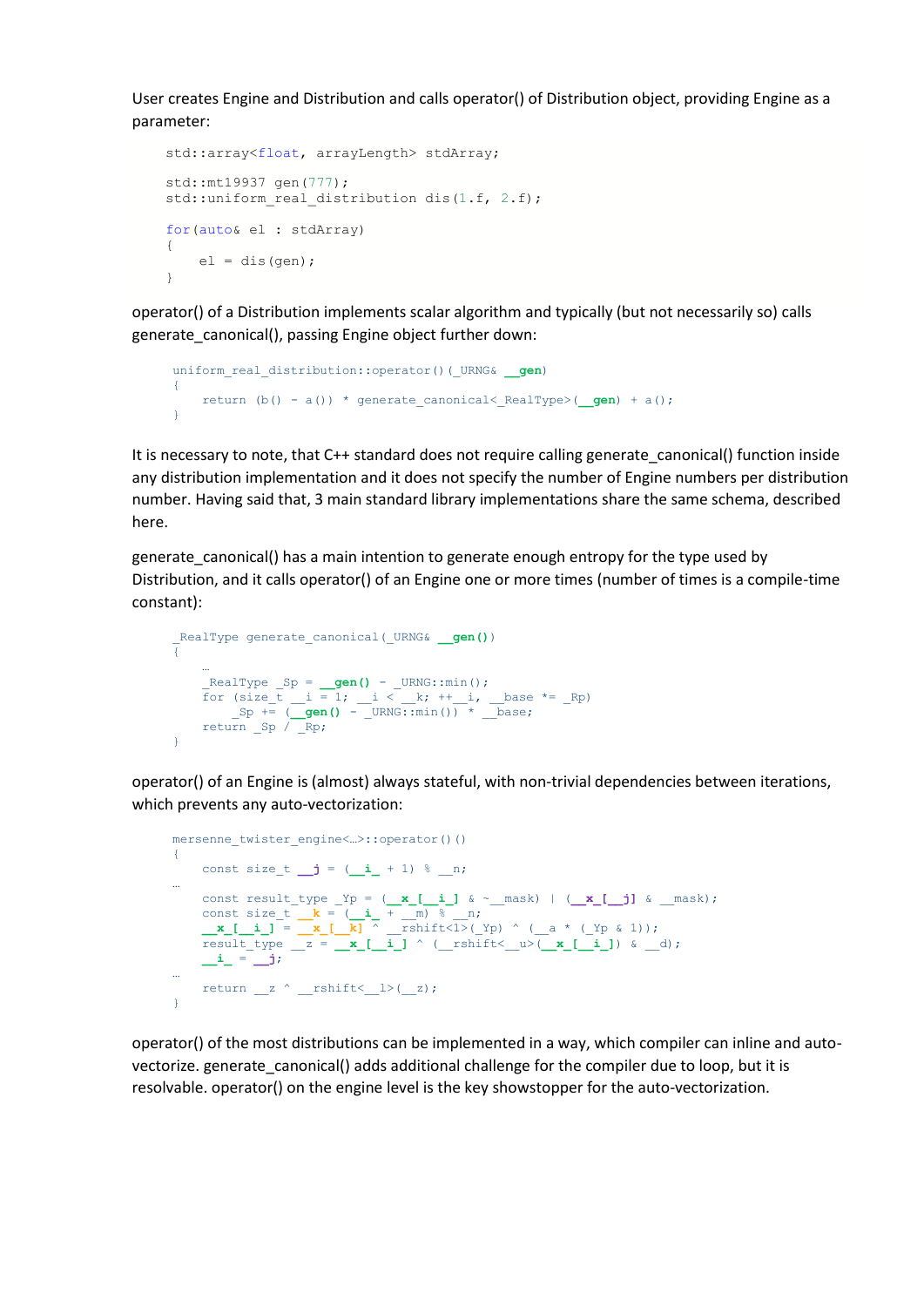### VI. New API

#### a) Iterators-based API

The following API extension is targeting to cover generation of bigger chunks of random numbers, which allows internal optimizations hidden inside implementation.

API of Engines and Distributions is extended with iterators based API.

```
 std::array<float, arrayLength> stdArray;
 std::mt19937 gen(777);
std::uniform real distribution dis(1.f, 2.f);
```
dis.generate(**stdArray.begin()**, **stdArray.end()**, gen);

The output of this function may or may not be equivalent to the scalar calls of the scalar API:

```
for(auto& el : stdArray)
{
   el = dis(qen);}
```
b) Ranges-based API

Along the iterators-based API, a new ranges-based API is introduced for all corresponding structures.

gen.generate(**range.begin()**, **range.end()**);

Is equivalent to:

gen.generate(**range**);

#### c) Concepts

Both iterators-based and range-based APIs are accompanied with corresponding concepts.

- uniform bulk random bit generator describes generators with iterators-based API
- uniform range random bit generator describes generators with range-based API o includes uniform bulk random bit generator concept as well to minimize opportunities for ambiguity

uniform bulk random bit generator implementation requires types of iterator and its sentinel, which makes the concept usage over-verbose:

```
template<typename T> requires uniform bulk random bit generator<
   T,
   std::vector<value type>::iterator,
   std::vector<value type>::iterator>
void foo(T gen);
```
We are introducing random\_access\_iterator\_archetype, which is intended to describe some generic iterator with an intention to be used as a default value for template parameter of uniform bulk random bit generator.

This allows using of the concept in the most laconic form:

void foo(std::uniform bulk random bit generator auto gen);

Same applies to range-based concept and corresponding random access range archetype.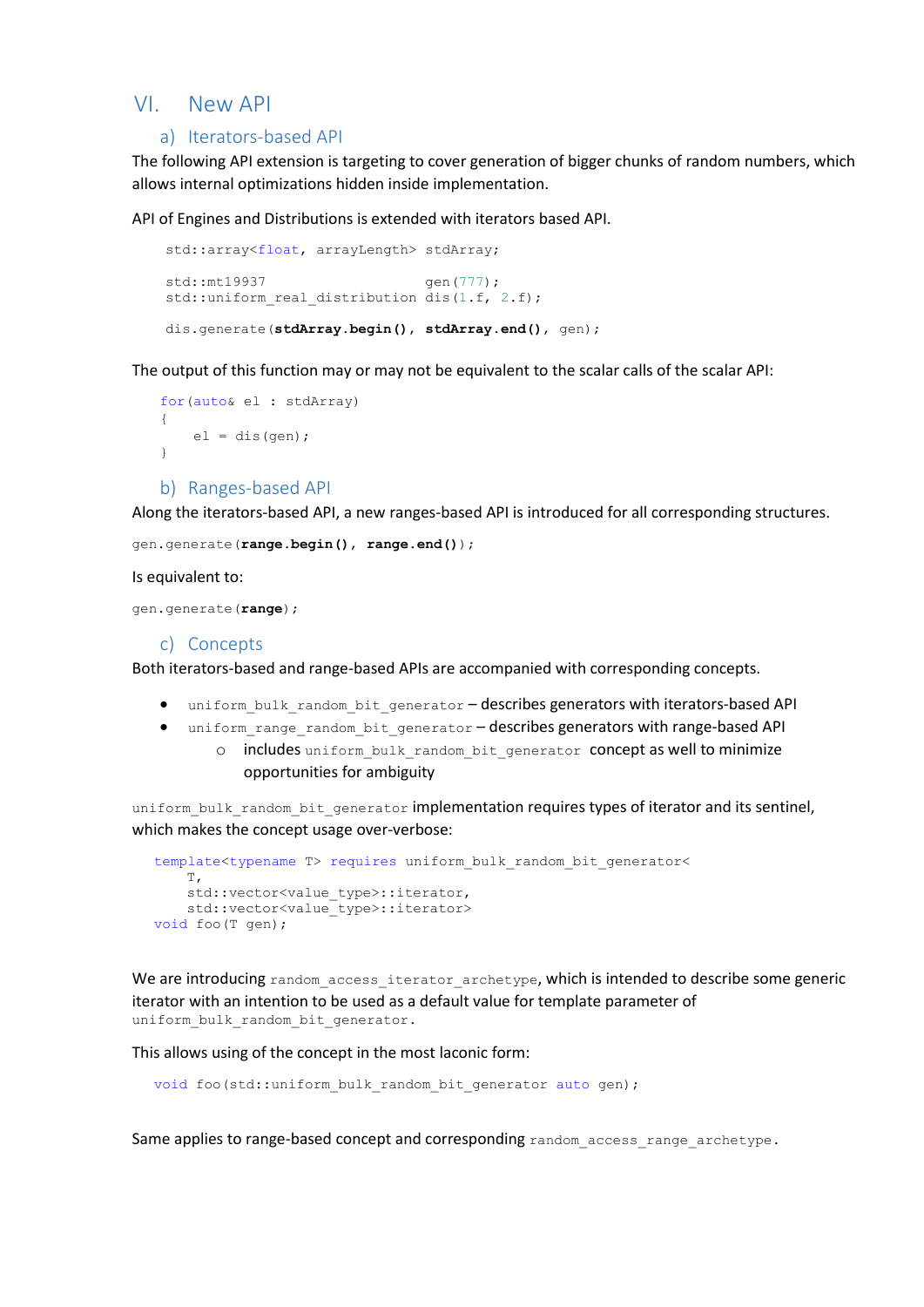## VII. Wording proposal

26.6.1 Header <random> synopsis [rand.synopsis]

```
namespace std {
// 26.6.2.3, uniform random bit generator requirements
template<class G>
concept uniform random bit generator = see below ;
template<class G, class I, class S>
concept uniform bulk random bit generator = see below ;
template<class G, class R>
concept uniform range random bit generator = see below ;
…
```
26.6.2.3 Uniform random bit generator requirements [rand.req.urng]

A *uniform random bit generator* g of type G is a function object returning unsigned integer values such that each value in the range of possible results has (ideally) equal probability of being returned. [*Note*: The degree to which g's results approximate the ideal is often determined statistically. *— end note*]

```
template<class G>
 concept uniform random bit generator = invocable<G&> && unsigned_integral<invoke_result_t<G&>> &&
     requires {
      { G::min() } -> same_as<invoke_result_t<G&>>;
       { G::max() } -> same_as<invoke_result_t<G&>>;
     };
```
Let g be an object of type G. G models uniform random bit generator only if

- both G::min() and G::max() are constant expressions (7.7),
- $G::min() < G::max()$ ,
- $G::min() \le g()$ ,

…

- $g() \leq G::max()$ , and
- g() has amortized constant complexity.

A class G meets the *uniform random bit generator* requirements if G models uniform\_random\_bit\_generator, invoke\_result\_t<G&> is an unsigned integer type (6.8.1), and G provides a nested *typedef-name* result\_type that denotes the same type as invoke result  $t < G>$ .

```
template<typename T>
using random access iterator archetype = unspecified;
template<typename T>
using random access range archetype = unspecified;
```
The name random access iterator archetype is an implementation-defined type such that random access iterator<random access iterator archetype> is true and indirectly writable< random access iterator archetype, T> is true.

The name random access range archetype is an implementation-defined type such that ranges::random\_access\_range<random\_access\_iterator\_archetype> is true and indirectly writable< iterator t(ranges::random\_access\_range\_archetype), T> is true.

A program that creates an instance of random access iterator archetype or random\_access\_range\_archetype is ill-formed.

The following concept is based on unspecified trait, which defines type to G::result\_type if it is present, or something, which can be used as template parameter for random access iterator archetype and random access range archetype otherwise.

```
// exposition only trait
```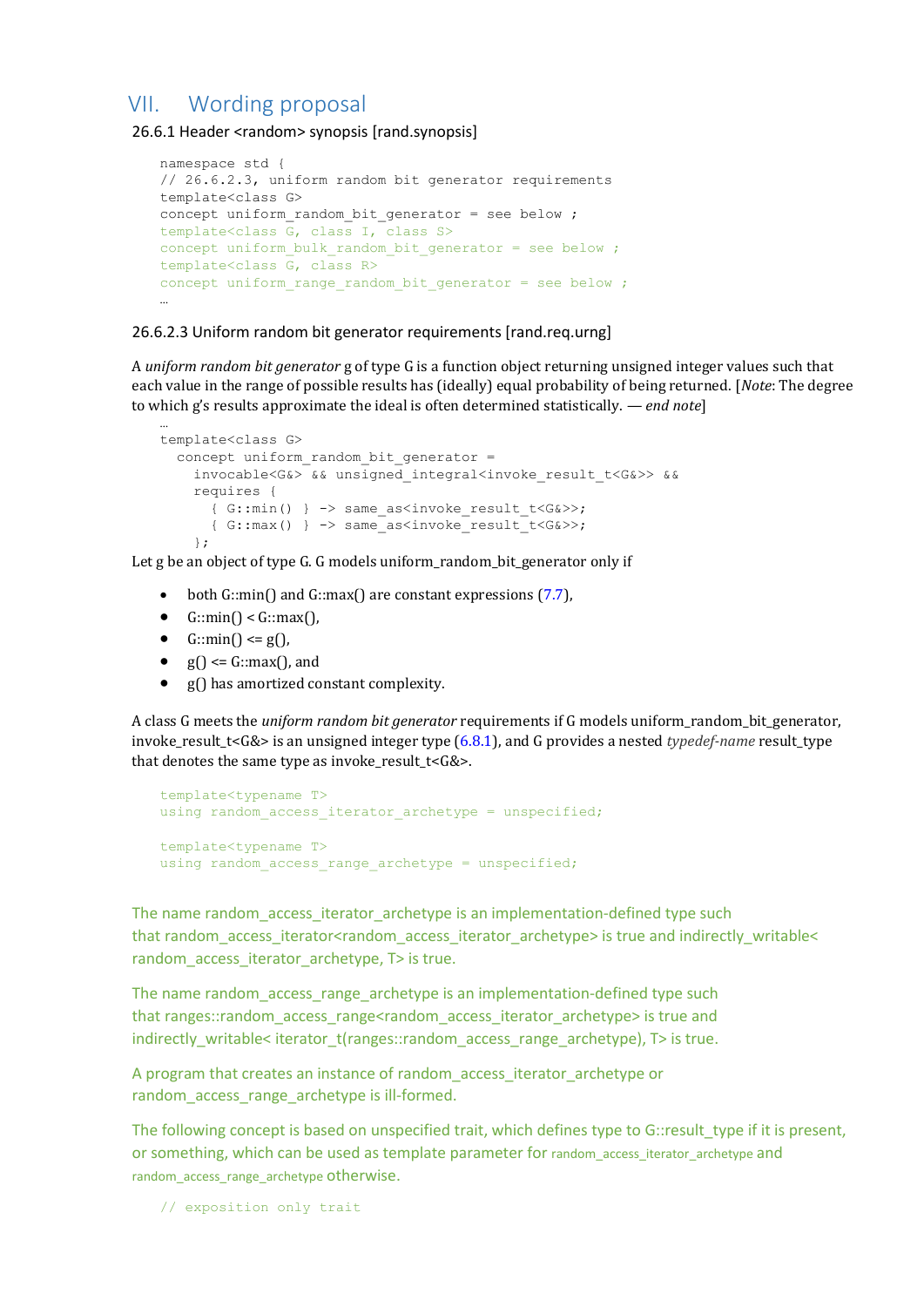```
template<typename G, typename = void>
struct result-type-trait {
   using type = void*;
};
template<typename G>
struct result-type-trait<G, std::void t<typename G::result type>> {
   using type = typename G::result type;
};
template<class G, class I = random_access_iterator_archetype<
         typename result-type-trait<G>::type>, class S = I>
 concept uniform bulk random bit generator =
   uniform random bit generator<G> &&
    random_access_iterator<I> &&
   sentinel for<S, I> &&
   indirectly writable<I, typename G::result type> &&
    requires(G& g, I begin, S end) {
     { q. generate (begin, end) } -> same as < I>;
    };
template<class G, class R = random access range archetype<
         typename result-type-trait<G>::type>>
 concept uniform range random bit generator =uniform bulk random bit generator<G, ranges::iterator t<R>,
                                         ranges::sentinel_t<R>> &&
    ranges::random_access_range<R> &&
    requires(G& g, R&& r) {
      { g.generate(std::forward<R>(r)) } ->
         same as<std::ranges::borrowed iterator t<R>>;
    };
```
Let g be an object of type G, rb be an object of type I, re be an object of type S. Types G, I, S model uniform bulk random bit generator only if

- G models uniform\_random\_bit\_generator,
- I models random access iterator,
- S and I model sentinel for,
- I and G::result type model indirectly writable, and
- G has a member function generate overload, which accepts g, rb, and re as its arguments, and returns an object of type I

Let g be an object of type G, r be an object of type R. Types G and R model uniform range random bit generator only if

- G, ranges::iterator\_t<R>, ranges::sentinel\_t<R>, and Proj model uniform bulk random bit generator,
- R models random access range, and
- G has a member function generate overload, which accepts g and r as its arguments, and returns an object of type ranges::borrowed\_iterator\_t<R>

A class G meets the *uniform range random bit generator* requirements if G models uniform\_range\_random\_bit\_generator.

#### 26.6.2.4 Random number engine requirements [rand.req.eng]

A *random number engine* (commonly shortened to *engine*) e of type E is a uniform *range* random bit generator that additionally meets the requirements (e.g., for seeding and for input/output) specified in this subclause.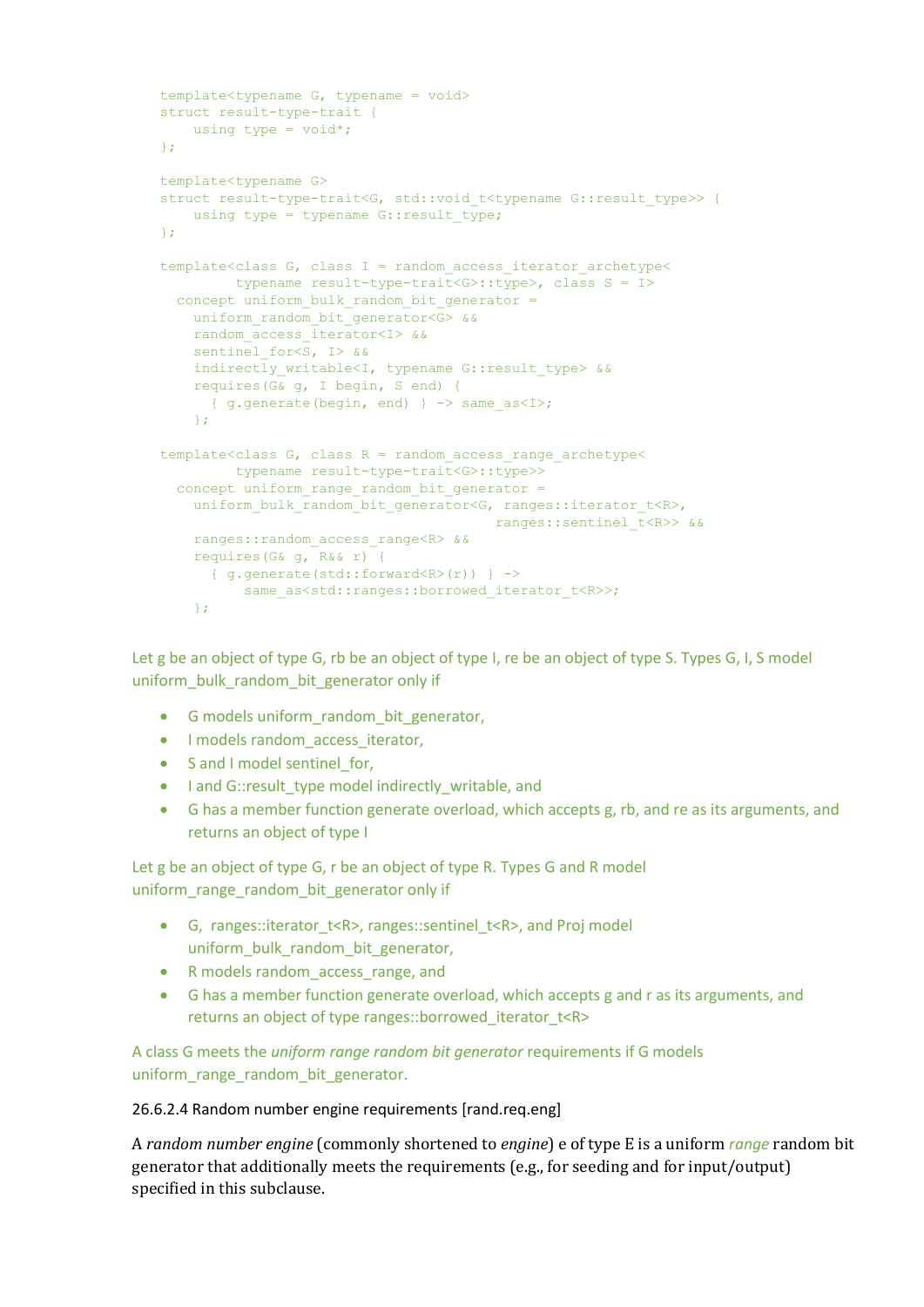The type I for parameters named first shall model random access iterator. The types I and S for parameters named first and last shall model sentinel for. The type R for parameters named range shall model ranges::random\_access\_range.

| Return type                         | Pre/post-condition                                                                                                                           | Complexity   |
|-------------------------------------|----------------------------------------------------------------------------------------------------------------------------------------------|--------------|
| $\cdots$                            |                                                                                                                                              |              |
| T                                   | Advances e's state e                                                                                                                         | per 26.6.2.3 |
|                                     | to $e_{i+1}$ = TA( $e_i$ ) and                                                                                                               |              |
|                                     | returns $GA(e_i)$                                                                                                                            |              |
|                                     | With $N =$ last – first,<br>assigns the result of<br>evaluations of $e()$<br>through each iterator<br>in the range<br>[first, first + $N$ ). | O(N)         |
| ranges::borrowed_iterator_t <r></r> | With $N =$<br>ranges::size(range),<br>assigns the result of<br>evaluations of $e()$<br>through element in the<br>range.                      | O(N)         |
|                                     |                                                                                                                                              |              |

Table 92: Random number engine requirements [tab:rand.req.eng]

26.6.2.5 Random number engine adaptor requirements [rand.req.adapt]

#### No changes

…

#### 26.6.2.6 Random number distribution requirements [rand.req.dist]

The type I for parameters named first shall model random\_access\_iterator. The types I and S for parameters named first and last shall model sentinel\_for. The type R for parameters named range shall model ranges::random\_access\_range.

| Table 93: Random number distribution requirements [tab:rand.req.dist] |  |  |  |
|-----------------------------------------------------------------------|--|--|--|
|-----------------------------------------------------------------------|--|--|--|

| Expression | Return type  | Pre/post-condition                                                                                                                                                                                                             | Complexity                                          |
|------------|--------------|--------------------------------------------------------------------------------------------------------------------------------------------------------------------------------------------------------------------------------|-----------------------------------------------------|
|            |              | $\cdots$                                                                                                                                                                                                                       |                                                     |
| d(g)       | $\mathsf{T}$ | With $p = d$ param(),<br>the sequence of<br>numbers returned by<br>successive<br>invocations with the<br>same object g is<br>randomly distributed<br>according to the<br>associated $p(z   {p})$<br>or $P(zi   {p})$ function. | amortized<br>constant number<br>of invocations of g |
| d(g,p)     | T            | The sequence of<br>numbers returned by<br>successive<br>invocations with the<br>same objects g and p<br>is randomly                                                                                                            | amortized<br>constant number<br>of invocations of g |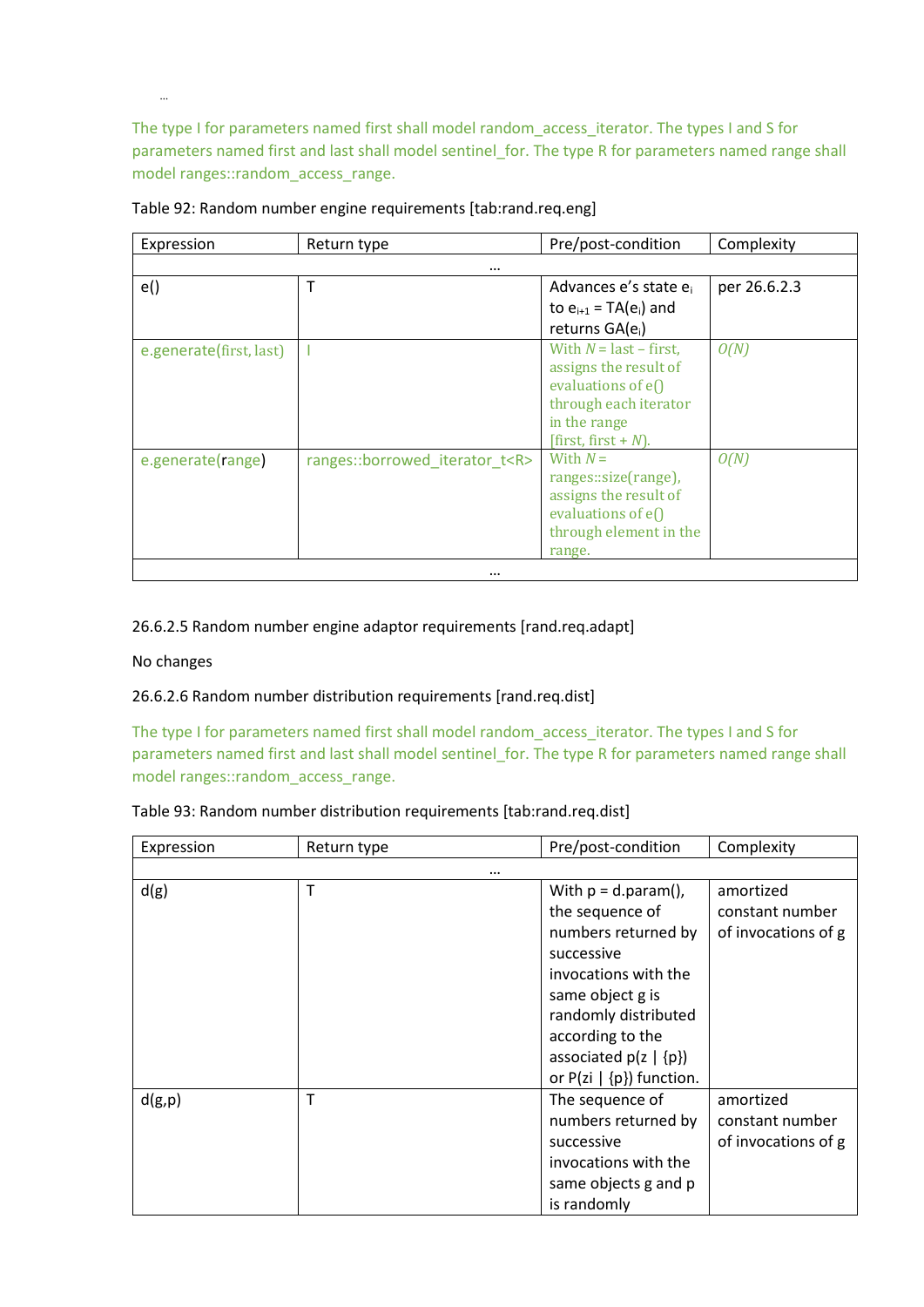|                         |                                     | distributed according                     |      |
|-------------------------|-------------------------------------|-------------------------------------------|------|
|                         |                                     | to the associated p(z                     |      |
|                         |                                     | $  {p} \rangle$ or P(zi $  {p} \rangle$ ) |      |
|                         |                                     | function.<br>With $N =$ last – first      |      |
| d.generate(first, last, | $\mathbf{I}$                        |                                           | O(N) |
| g)                      |                                     | and $p = d$ . param(),                    |      |
|                         |                                     | the sequence of                           |      |
|                         |                                     | numbers assigned<br>through each iterator |      |
|                         |                                     | in [first, first + $N$ ] is               |      |
|                         |                                     | randomly distributed                      |      |
|                         |                                     | according to the                          |      |
|                         |                                     | associated $p(z   {p})$                   |      |
|                         |                                     | or $P(zi   {p})$ function.                |      |
| d.generate(first, last, | T                                   | With $N =$ last – first,                  | O(N) |
| (g, p)                  |                                     | the sequence of                           |      |
|                         |                                     | numbers assigned                          |      |
|                         |                                     | through each iterator                     |      |
|                         |                                     | in [first, first + $N$ ] is               |      |
|                         |                                     | randomly distributed                      |      |
|                         |                                     | according to the                          |      |
|                         |                                     | associated $p(z   {p})$                   |      |
|                         |                                     | or $P(zi   {p})$ function.                |      |
| d.generate(range, g)    | ranges::borrowed_iterator_t <r></r> | With $N =$                                | O(N) |
|                         |                                     | ranges::size(range),                      |      |
|                         |                                     | and $p = d$ . param(),                    |      |
|                         |                                     | the sequence of                           |      |
|                         |                                     | numbers assigned                          |      |
|                         |                                     | through each iterator                     |      |
|                         |                                     | in [first, first + $N$ ] is               |      |
|                         |                                     | randomly distributed                      |      |
|                         |                                     | according to the                          |      |
|                         |                                     | associated $p(z   {p})$                   |      |
|                         |                                     | or $P(zi   {p})$ function.                |      |
| d.generate(range, g,    | ranges::borrowed_iterator_t <r></r> | With $N =$                                | O(N) |
| p)                      |                                     | ranges::size(range),<br>the sequence of   |      |
|                         |                                     | numbers assigned                          |      |
|                         |                                     | through each iterator                     |      |
|                         |                                     | in [first, first + $N$ ] is               |      |
|                         |                                     | randomly distributed                      |      |
|                         |                                     | according to the                          |      |
|                         |                                     | associated $p(z   {p})$                   |      |
|                         |                                     | or $P(\text{zi}   \{p\})$ function.       |      |
|                         |                                     |                                           |      |

## 26.6.6 Class random\_device [rand.device]

A random\_device uniform range random bit generator produces nondeterministic random numbers.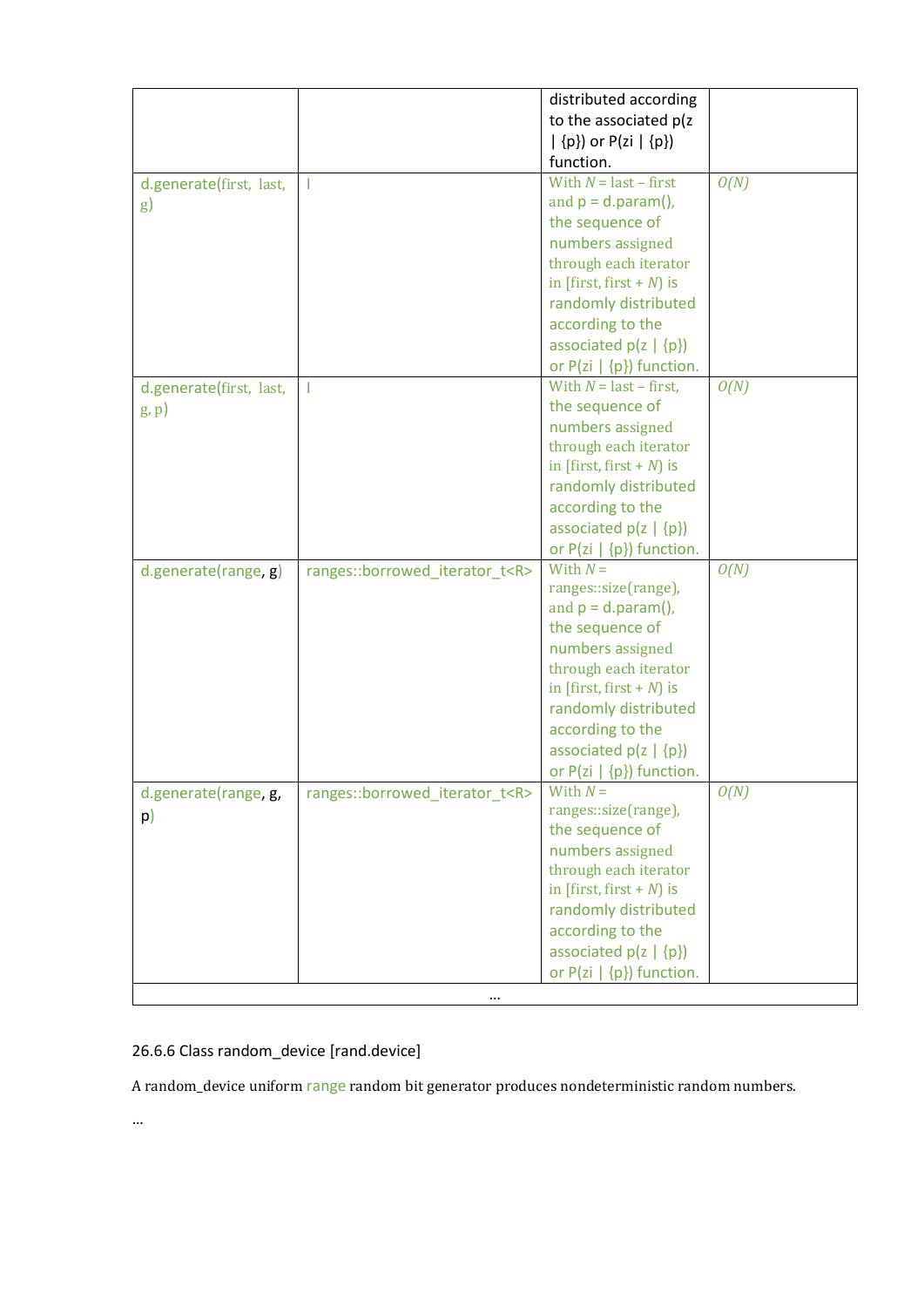# VIII. Design considerations

### a) Naming

Previous revisions of the paper proposed operator(begin, end) as the interface for vector generation.

We changed it to member function generate(begin, end) starting revision R5.

This may allow using engines and random\_device (but not distributions) as seed sequences, if other modifications proposed by P0205R0 [5] be accepted.

This may be useful not only for random\_device, since there are examples of usage of simpler engines to initialize a big initial state for more sophisticated engines. See, for example, *subtract\_with\_carry\_engine* description, which is initialized by *linear\_congruential\_engine* by default.

## b) Constraining iterators and ranges

Additional performance results were collected to support discussion regarding additional constrains for iterators and ranges. One would likely need 3 different internal implementations to get optimal performance on existing sequence container:

- Algorithm optimal for contiguous ranges
- Generic algorithm for ranges on known length
- Time measured in CPE (lower better) to fill container of 256 elements with std::minstd rand0 random numbers  $12.0$  $10.0$ 8.0  $6.0$  $4.0$  $2.0$  $0.0$ std::array std::list std::vector std::deaue std::forward list non-vectorized algorithm for contiguous ranges generic algorithm with known length generic algorithm with unknown length
- Generic algorithm for ranges on unknown length

 $CPE - cycles$  per element of container filled with number. Measured on Intel® Xeon® Gold 6152 Processor.

- Contiguous-aware implementation is simpler than generic implementation, but performance benefit can be marginal.
- Knowledge of length allows one making decisions on vectorization of small chunks of numbers and we get a measurable overhead if length is unavailable.

Our experience show, that contiguous use case is the most important for this API. Random access use case is possible in unfortunate case of AOS data layout. Other use cases are exotic for random numbers generation and are not expected to be the target for vectorization.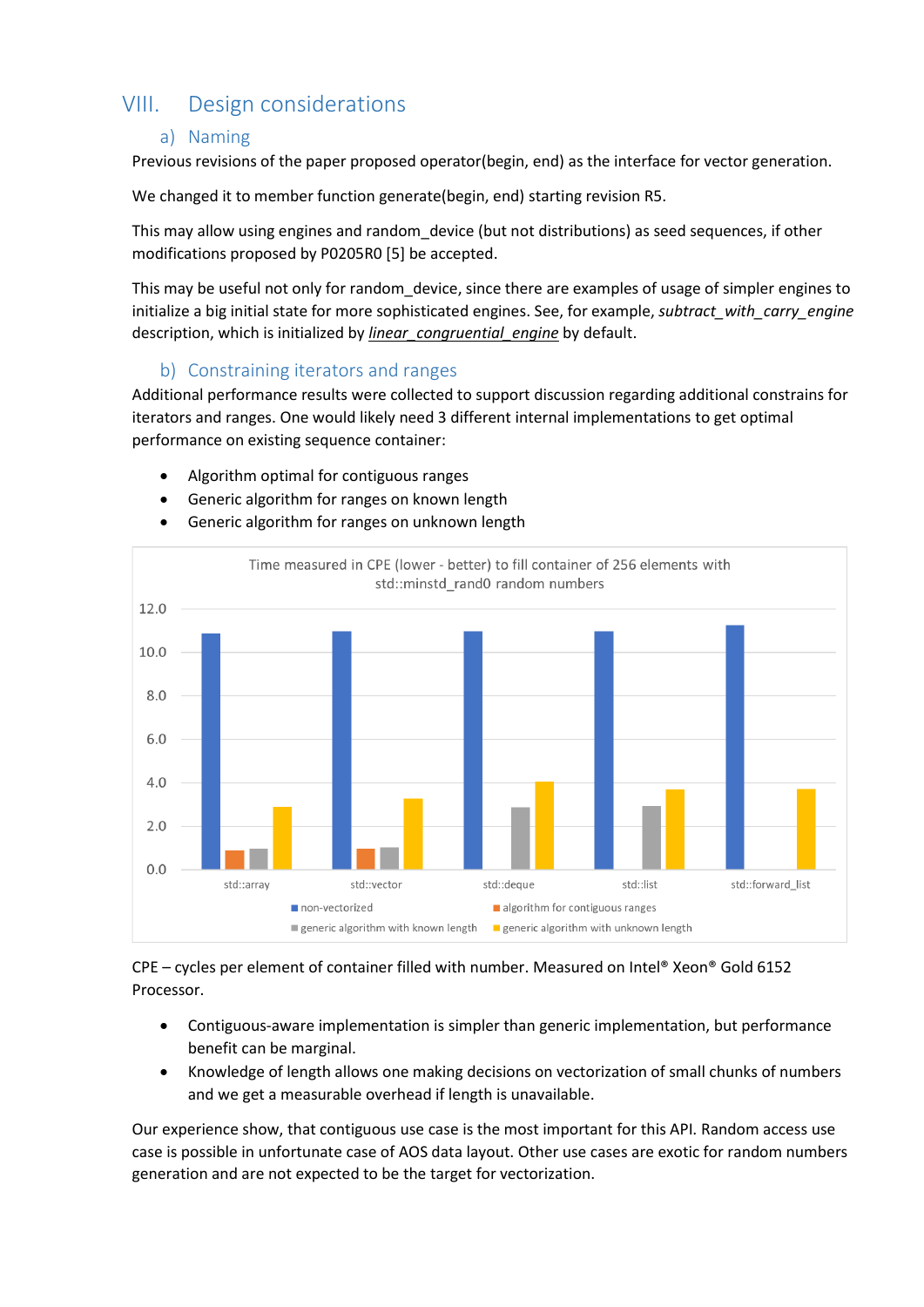We choose to limit iterators and ranges to random access type, with our understanding of use cases and guarantee of knowledge of length.

### c) Concepts for distributions

Formal concept for engine was defined by this paper, while the concept for distribution was omitted.

There are no existing concepts defined for distributions and we decided that formal definition will worth a separate paper.

### d) Bit-to-bit Reproducibility

Current proposal introduces new API for engines, engine adaptors, distributions and random\_device.

*Engines* and *engine adaptors* will guarantee bit-to-bit equivalence of those two use cases:

```
gen.generate(range.begin(), range.end());
```
and

```
for(auto& el : range)
{
    el = gen();}
```
This guarantee is required to keep statistical properties of random numbers sequence, which was justified for each specific engine by its authors in corresponding papers.

*random\_device* sequencies are not guaranteed to be anyhow reproducible by fundamental design of this feature.

Bit-to-bit reproducibility of *distributions* sequencies is not guaranteed by current wording of the standard even for scalar API. One of the main reasons for that is to allow different distribution algorithms be implemented by different standard libraries. The main guarantee provided by the standard in this case is statistical property of the sequence of the numbers.

Same applies to new API – those two code snippets will result in values which have the same statistical properties, but not necessarily bit-to-bit exact values:

```
dis.generate(range.begin(), range.end(), gen);
```
and

```
for(auto& el : range)
{
    el = dis(qen);}
```
## IX. Performance results

Implementation approaches were prototyped in part of Distribution API (and Engine API, where required for the use case). See P1068R2 for performance results.

# X. Impact on the standard

This is a library-only extension. It adds new member functions to some classes. This change is ABI compatible with existing random numbers generation functionality.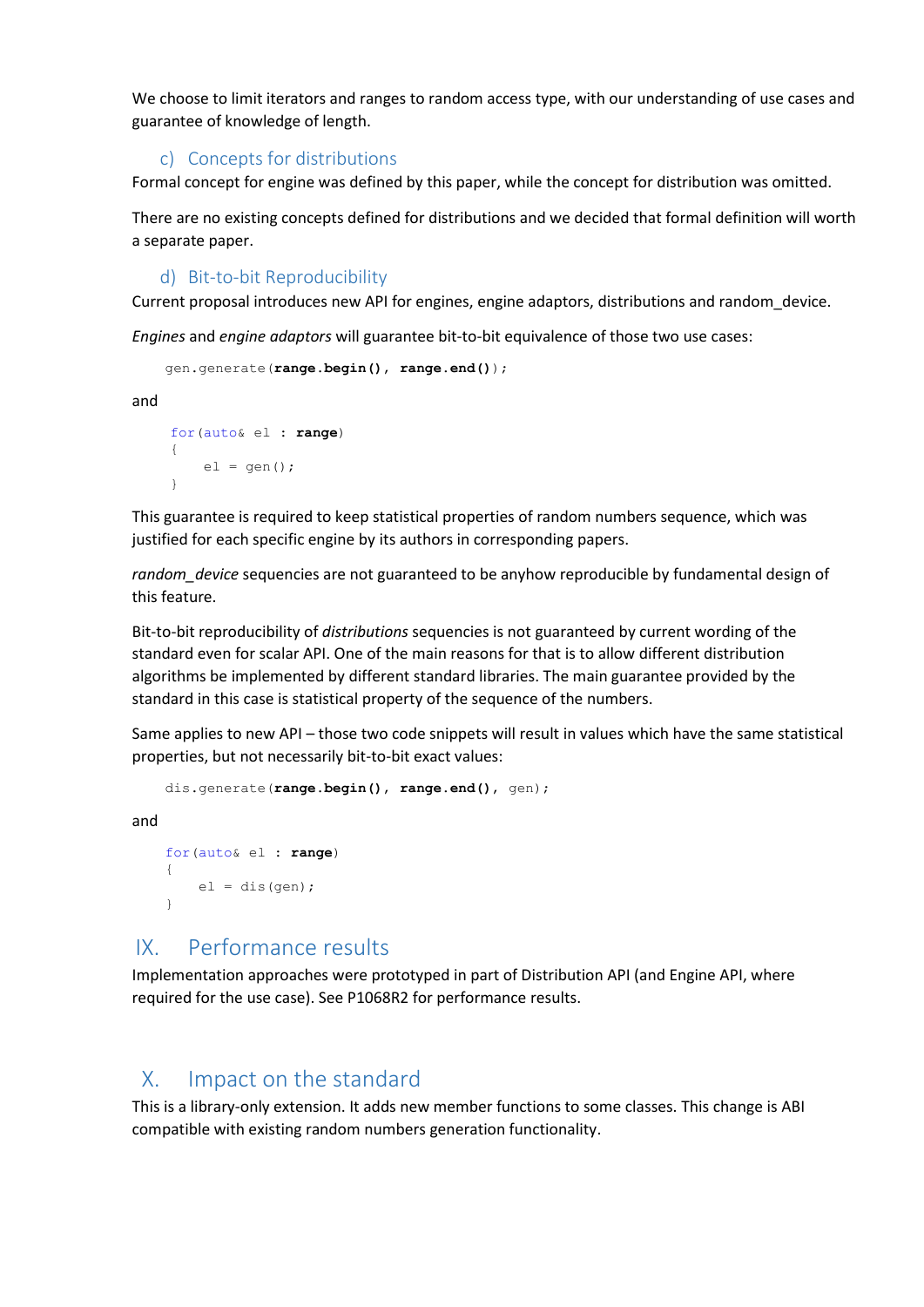# XI. References

- 1. Intel oneMKL documentation: [https://software.intel.com/content/www/us/en/develop/documentation/onemkl-developer](https://software.intel.com/content/www/us/en/develop/documentation/onemkl-developer-reference-c/top/statistical-functions/random-number-generators/basic-generators.html)[reference-c/top/statistical-functions/random-number-generators/basic-generators.html](https://software.intel.com/content/www/us/en/develop/documentation/onemkl-developer-reference-c/top/statistical-functions/random-number-generators/basic-generators.html)
- 2. Intrinsics for the Short Vector Random Number Generator Library [https://software.intel.com/content/www/us/en/develop/documentation/cpp-compiler](https://software.intel.com/content/www/us/en/develop/documentation/cpp-compiler-developer-guide-and-reference/top/compiler-reference/intrinsics/intrinsics-for-the-short-vector-random-number-generator-library.html)[developer-guide-and-reference/top/compiler-reference/intrinsics/intrinsics-for-the-short](https://software.intel.com/content/www/us/en/develop/documentation/cpp-compiler-developer-guide-and-reference/top/compiler-reference/intrinsics/intrinsics-for-the-short-vector-random-number-generator-library.html)[vector-random-number-generator-library.html](https://software.intel.com/content/www/us/en/develop/documentation/cpp-compiler-developer-guide-and-reference/top/compiler-reference/intrinsics/intrinsics-for-the-short-vector-random-number-generator-library.html)
- 3. Box-Muller method [https://en.wikipedia.org/wiki/Box%E2%80%93Muller\\_transform](https://en.wikipedia.org/wiki/Box%E2%80%93Muller_transform)
- 4. Inverse transform sampling [https://en.wikipedia.org/wiki/Inverse\\_transform\\_sampling](https://en.wikipedia.org/wiki/Inverse_transform_sampling)
- 5. Allow Seeding Random Number Engines with std::random\_device <http://www.open-std.org/jtc1/sc22/wg21/docs/papers/2016/p0205r0.html>